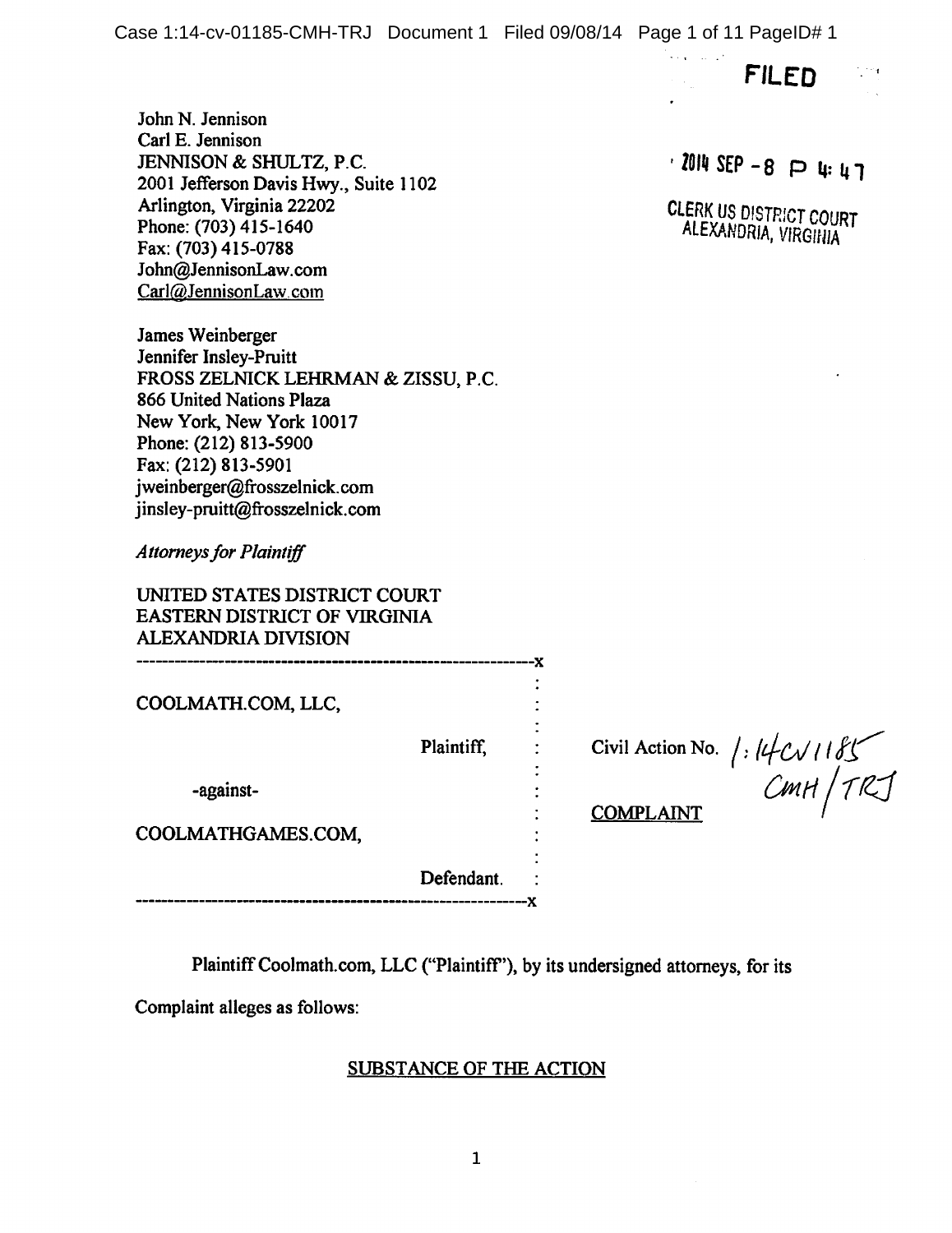1. This is an action **in rem** brought under the Anticybersquatting Protection Act ("ACPA"), 15 U.S.C. § 1125(d), against the Internet domain name **coolmathgames.com.** Pursuant to the ACPA, Plaintiffseeks an order compelling the owner ofthe relevant domain name registry, VeriSign Global Registry Services ("VeriSign"), to transfer the defendant domain name to Plaintiff.

### THE PARTIES

### A. Plaintiff

2. Plaintiff Coolmath.com, LLC is a limited liability company organized under the laws of the state of California with a principal place of business at 200 Park Avenue South, Suite 1508, New York NY 10003.

## B. Defendant **coolmathgames.com**

3. Defendant **coolmathgames.com** is a domain name.

4. The registry for the **coolmathgames.com** domain name is VeriSign, located at 12061 Bluemont Way, Reston, VA 20190.

5. Upon information and belief, the current domain name registrar holding the **coolmathgames.com** domain name is GoDaddy.com, LLC, located at 14455 N Hayden Rd, Suite 226, Scottsdale, Arizona 85260.

6. Upon information and belief, on or about December 31, 2001, an individual identifying herself by the name Leandra Wilfred-Boyce, acting for and on behalf of an organization titled Vertical Axis Inc. ("Vertical Axis"), registered the **coolmathgames.com** domain name with GoDaddy.com.

7. In the registration record for the **coolmathgames.com** domain name, Ms. Wilfred-Boyce identified the registrant's postal address as Stafford House, The Garrison

 $\overline{c}$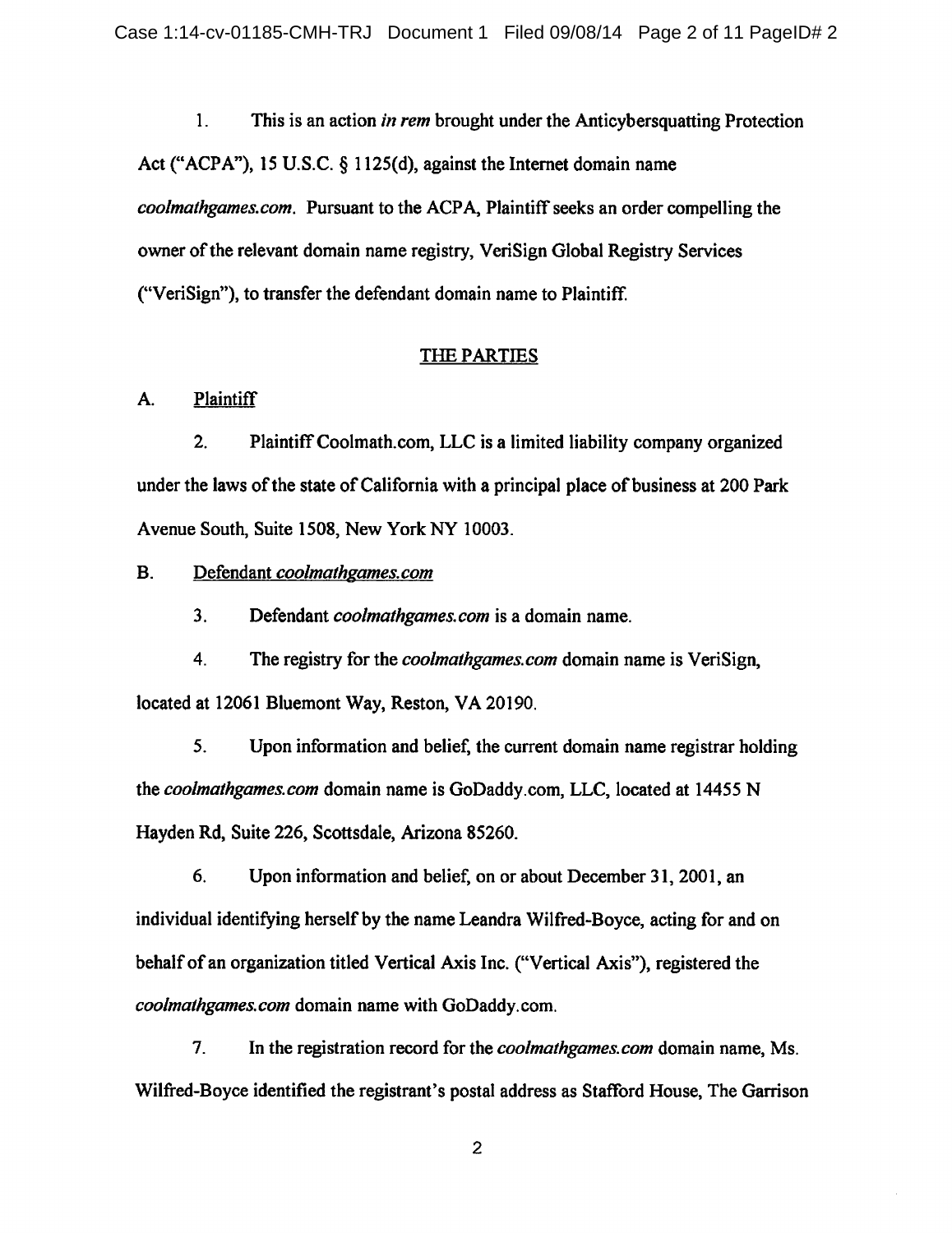St Michael, BB 41038 Barbados and its email address as

domainmanagement@verticalxis.com.

8. Upon information and belief, Vertical Axis is responsible for and controls the **coolmathgames.com** domain name, including its registration and use, and the creation of any websites that have appeared at that domain name, and profits from the use of such domain name.

# **JURISDICTION**

9. This Court has subject matter jurisdiction under Section 39 of the Lanham Act, 15 U.S.C. § 1121, and under Sections 1331 and 1338(a) and (b) of the Judicial Code, 28 U.S.C. §§ 1331, 1338(a) & (b).

10. The Court has **in rem**jurisdiction over the **coolmathgames. com** domain name pursuant to Section  $43(d)(2)(A)$  of the Lanham Act, 15 U.S.C. §1125(d)(2)(A). That section provides:

> The owner of a mark may file an *in rem* civil action against <sup>a</sup> domain name... if:

 $(i)$  the domain name violates any right of the owner of a mark that is registered in the Patent and Trademark Office, or protected under subsection  $(a)$  or  $(c)$  of this section [15 U.S.C. § 1125]; and

 $(ii)$  the court finds that the owner  $-$ 

(I) is not able to obtain in personamjurisdiction over a person who would have been a defendant in a civil action under [15 U.S.C. § 1125(d)(1)].

11. Consistent with the requirements of 15 U.S.C. § 1125(d)(2)(A)(i), as set

forth below, the domain name *coolmathgames.com* violates Plaintiff's rights in the mark

COOLMATH, which is registered in the Patent and Trademark Office and is protected

under 15 U.S.C. § 1125(a).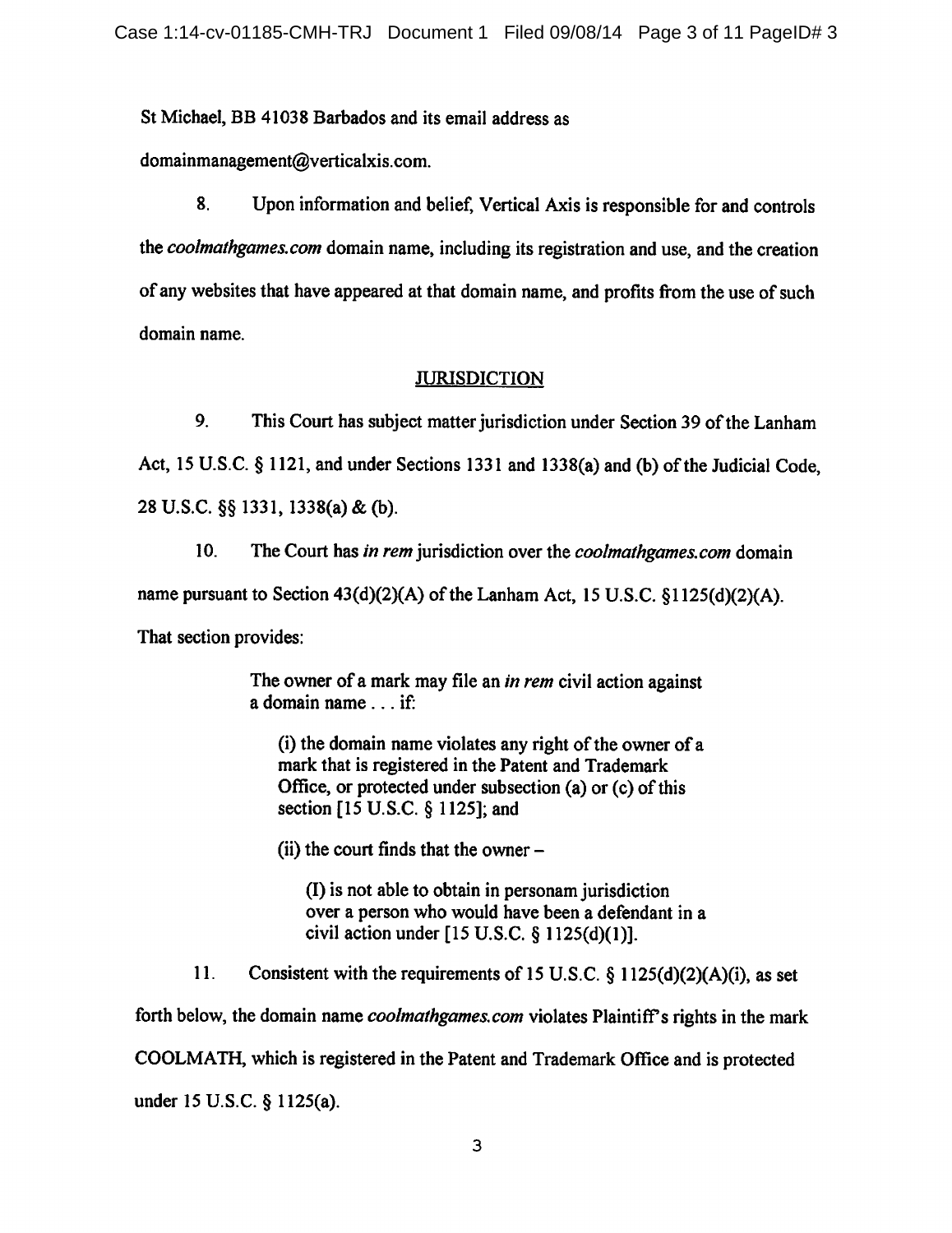12. Consistent with the requirements of 15 U.S.C. § 1125(d)(2)(A)(ii)(I),

Plaintiff is not able to obtain in personam jurisdiction over any person who would have been a defendant in a civil action under 15 U.S.C.  $\S$  1125(d)(1) with respect to the domain name *coolmathgames.com*. Upon information and belief, the last registrant of the domain name, Vertical Axis, is a resident of Barbados with insufficient contacts in the United States that would subject Vertical Axis to personal jurisdiction in this or any other court in the United States.

#### VENUE

13. Venue is proper in this district under Section  $43(d)(2)(A)$  of the Lanham Act, 15U.S.C. §1125(d)(2)(A), because the registry for the domain name, VeriSign, is located in this District and because the provision's other requirements have been met, as set forth above.

#### FACTS COMMON TO ALL CLAIMS FOR RELIEF

## A. Plaintiff and Its COOLMATH Mark

14. Plaintiff is the owner of all rights in the trademark and trade name COOLMATH as well as numerous COOLMATH-inclusive marks (collectively, the "COOLMATH mark").

15. Sinceat least as early as 1997, Plaintiffhas continuously used the COOLMATH mark to identify its math and science game and education websites.

16. Plaintiff's profile has risen dramatically since it was founded and, since 1998, Plaintiff has been considered a leading internet site for math games and education.

17. Plaintiff's websites operating under the COOLMATH mark now include coolmath.com, featuring games at levels of pre-algebra and up, *coolmath4kids.com*, with

 $\overline{\mathbf{4}}$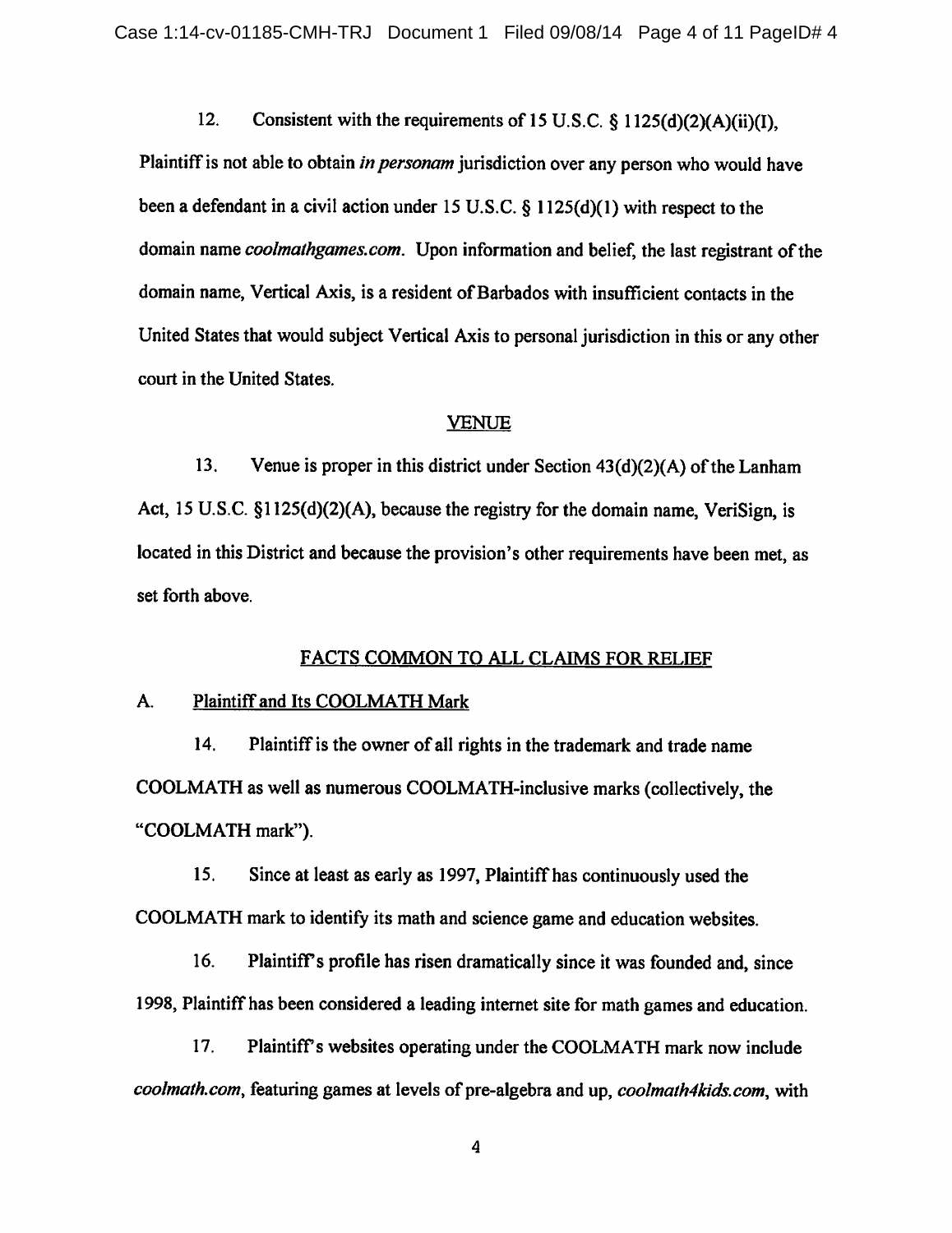lessons and games for children, and *coolmath-games.com*, a site focusing on math and science-oriented logic, strategy and memory games and brain training for people of all ages.

18. Plaintiff takes great pains to ensure that every game on its sites has educational value, with age-appropriate contentand skills to be gained for the user. Notably, Plaintiff's sites do not allow games whose content promotes violence or which use guns. Based in part on the care Plaintiff has taken with its services, Plaintiff's websites are well-regarded by teachers and parents and are approved for use in schools across the nation.

19. Plaintiff's services offered under the COOLMATH mark have received numerous accolades from the education press. By way ofexample, **coolmath.com** was selected as Education Planet's top math site for the week of July 12, 1999 and was selected as the BBC pick of the week for the week of March 22, 1999.

20. Plaintiff's websites have become enormously popular among the general public. Plaintiff's website *coolmath-games.com* alone had 677 million visits between June 2013 and June 2014 and has received 3.49 billion page views.

21. Plaintiffs websites share a common look and feel. **Coolmath.com, coolmath4kids.com,** and **coolmath-games.com** alluse the colors green, blue, yellow, red, and purple in bold fonts on a black background. This distinctive look and feel has been recognized in the education industry, including by **Education World,** which notes that *coolmath.com's* "[b]right, bold colors and graphics are sure to delight kids of all ages." True and correct copies of printouts from Plaintiff's websites are attached hereto as Exhibit A.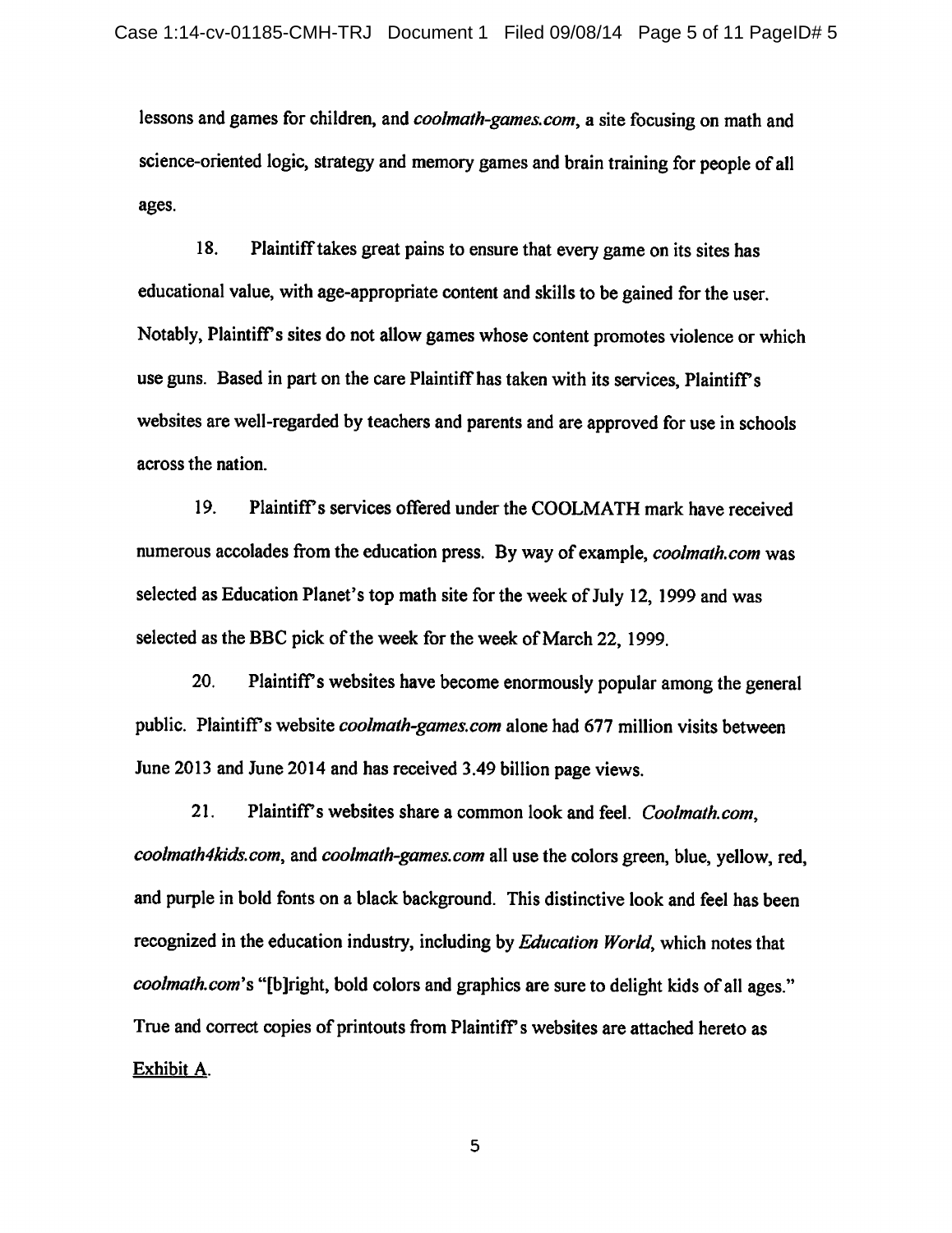22. Plaintiff's COOLMATH mark is displayed prominently on each of its websites.

23. As a consequence of Plaintiff's extensive and continuous use of the COOLMATH mark, the COOLMATH brand enjoys considerable goodwill in the United States and elsewhere.

24. In addition to the common law rights built up in the COOLMATH mark through nearly two decades of use, COOLMATH has been registered in the United States for use in connection with"Computer services, namely, providing on-line website in the field of mathematics and science education; entertainment services, namely, providing on-line computer games in the field of mathematics and science [e] ducation" in International Class 41. This trademark registration, U.S. Registration No. 3,404,699, is attached hereto as  $Exhibit B$ . This registration is valid, subsisting and in full force and effect.

25. Pursuant to Section 33(b) of theLanham Act, 15 U.S.C. § 1115(b), U.S. Registration No. 3,404,699 serves as *prima facie* evidence of the validity of the registered COOLMATH mark, of Plaintiff's ownership of the registered mark, and of Plaintiff's exclusive right to use the registered mark in connection with the goods and services identified in the registrations. Further, U.S. Registration No. 3,404,699 has become incontestable under Section 15 of the Lanham Act, 15 U.S.C. § 1065, and therefore serves as conclusive evidence of the validity of the registered mark, of the registration of the mark, and of Plaintiff's exclusive right to use the mark in commerce on or in connection with the goods and services for which the mark is registered.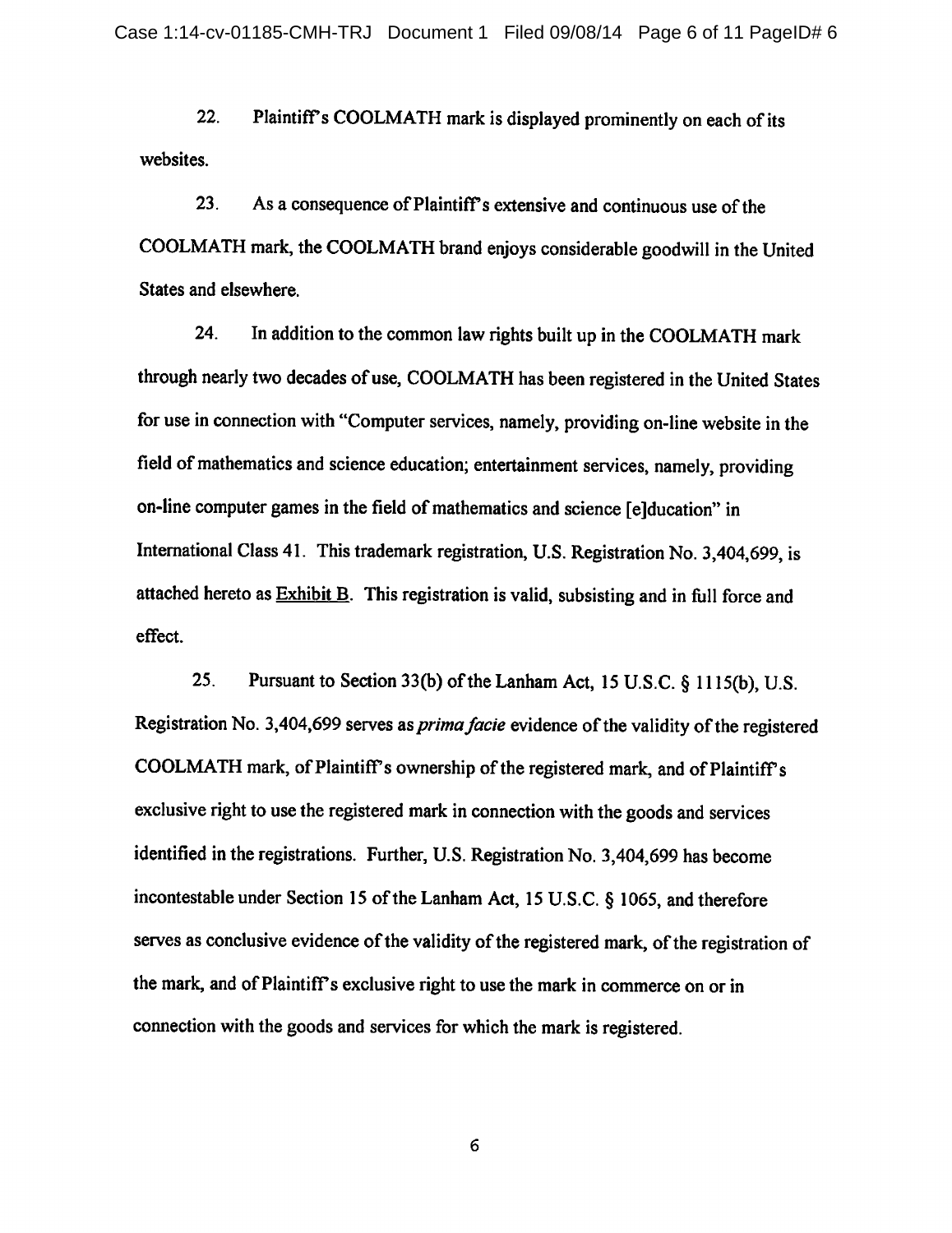## B. Use of the *coolmathgames.com* Domain Name

26. Upon information and belief, on December 31, 2001, Vertical Axis registered the**coolmalhgames.com** domain name with registrar GoDaddy.

27. Upon information and belief, for more than 12 years, Vertical Axis used **coolmathgames.com** as a link farm.

28. Upon information and belief, on or about February 8, 2014, Vertical Axis and/or certain individuals or companies under its control launched a website at **coolmathgames.com** offering online math-related games aimed at students. The *coolmathgames.com* website mimicked the look and feel of Plaintiff's own websites operated under the COOLMATH mark, including by using Plaintiff's recognized trade dress of the colors green, blue, yellow, red, and purple in bold font on a black background. True and correct copies of a printout from the *coolmathgames.com* website are attached hereto as Exhibit C.

29. Upon information and belief, the copycat**coolmathgames.com** website was designed to deceive consumers into believing that the website belonged to Plaintiff and was intended to illegitimately exploit the renown of the COOLMATH mark by drawing Internet traffic from users looking for legitimate COOLMATH services.

30. The domain name **coolmathgames.com** incorporates Plaintiffs COOLMATH mark in its entirety and is substantially identical to Plaintiff's domain name**coolmath-games.com.** The services offered at **coolmathgames.com** were identical to those offered by Plaintiff on its websites operated under the COOLMATH mark. particularly those offered at **coolmath-games.com.** The domain name isthus confusingly similar to the COOLMATH mark and to the services offered under the mark.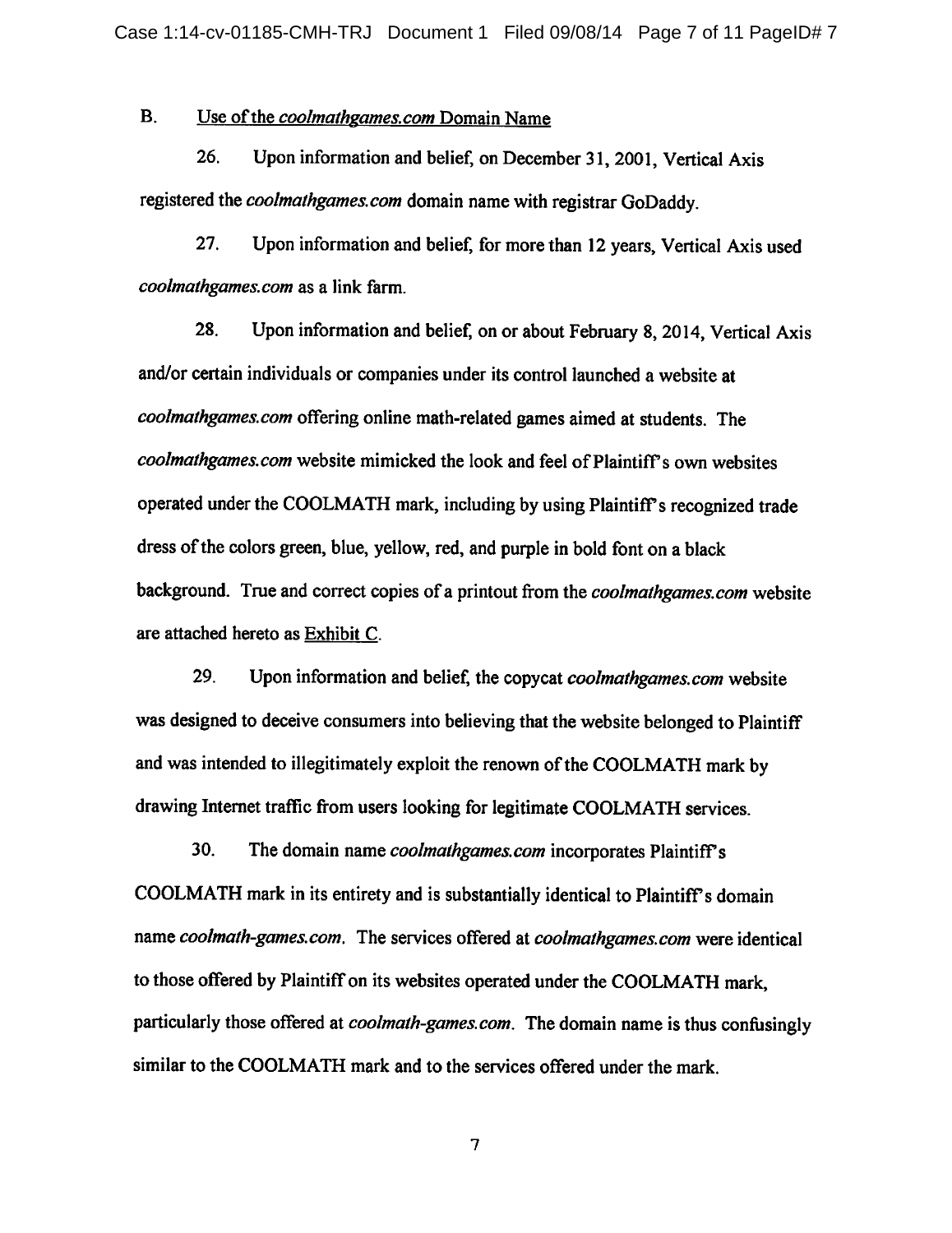31. The *coolmathgames.com* website so closely resembled Plaintiff's websites, particularly Plaintiff's website *coolmath-games.com*, that, upon information and belief, it has led to actual consumer confusion among Plaintiff's customers.

32. Unlike Plaintiff's websites, the infringing website launched at *coolmathgames.com* offered gun games and others which promote violence and are therefore harmful to students. Moreover, many people, including Plaintiff, teachers and parents, find such games inappropriate for students. Any association between Plaintiff and violent games would irreparably damage Plaintiff's reputation among consumers.

33. Vertical Axis is not affiliated with Plaintiffin any way and did not receive authorization or permission from Plaintiff to use the COOLMATH mark in any manner, including in connection with the domain name**coolmathgames.com** or any website associated therewith.

34. On or about May 21, 2014, Plaintiff became aware of the infringing website at **coolmathgames.com** when a developer with whom Plaintiff had worked in the past informed Plaintiff that he had been contacted by an individual at **coolmathgames.com.**

35. On May 23, 2014, Plaintiff began its efforts to have the infringing website taken down, including by sending a cease and desist letter to the email addresses coolmathgames@domainsbyproxy.com and admin@coolmathgames.com listed on the **coolmathgames.com** website.

36. In or about June 2014, Plaintiff requested that Vertical Axis transfer the **coolmathgames.com** domain name from Vertical Axis. Vertical Axis expressed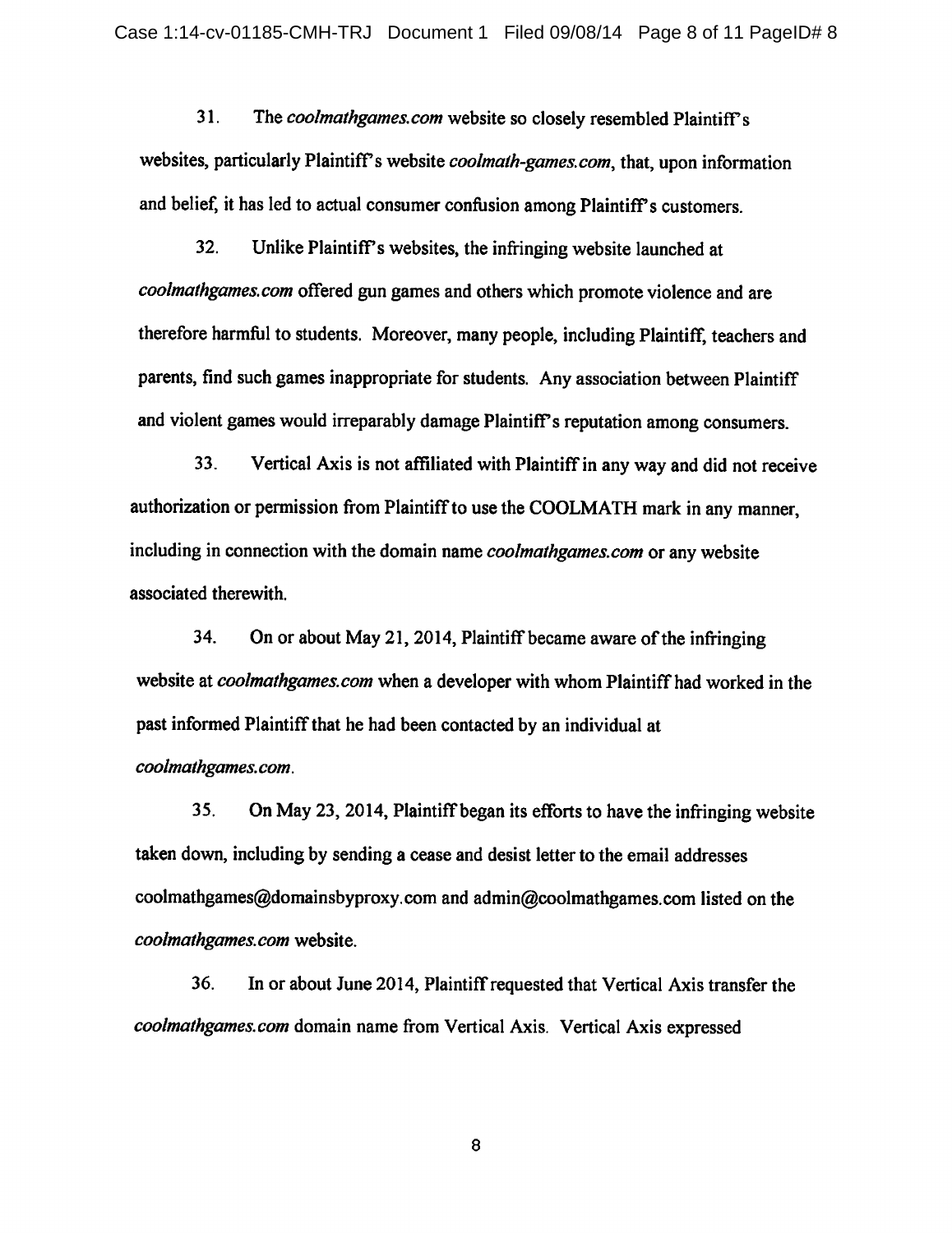willingness to "rent" Plaintiff its **coolmathgames.com** domain name, but demanded \$20,000 a month for the "rental" of the domain name.

37. On or about July 9, 2014, the infringing website was removed from the **coolmathgames.com** domain name.

38. Uponinformation and belief, Vertical Axis has engaged in the above conduct willfully and deliberately, with full knowledge of Plaintiff's prior and exclusive rights in the COOLMATH mark, and with the intent to misappropriate Plaintiff's goodwill in the COOLMATH mark and to deceive consumers into believing that the website is connected with Plaintiff.

C. Harm to Plaintiff

39. The above-described conductof Vertical Axis is likely to cause confusion, to cause mistake or to deceive consumers as to the source, origin or sponsorship of the coolmathgames.com website, and wrests from Plaintiff the ability to control the use of the COOLMATH name and mark and the valuablegoodwill therein.

40. The aforesaid conduct is causing, and unless enjoined will continue to cause, immediate andirreparable injury to Plaintiff and to the goodwill and reputation of the COOLMATH mark.

# CLAIM FOR RELIEF - VIOLATION OF ANTICYBERSQUATTING CONSUMER PROTECTION ACT  $(15 \text{ U.S.C. } \S 1125(d))$

41. Plaintiff repeats and realleges Paragraphs 1 through 40 as if fully set forth herein.

42. Plaintiff's COOLMATH mark was distinctive at the time of the registration of the *coolmathgames.com* domain name.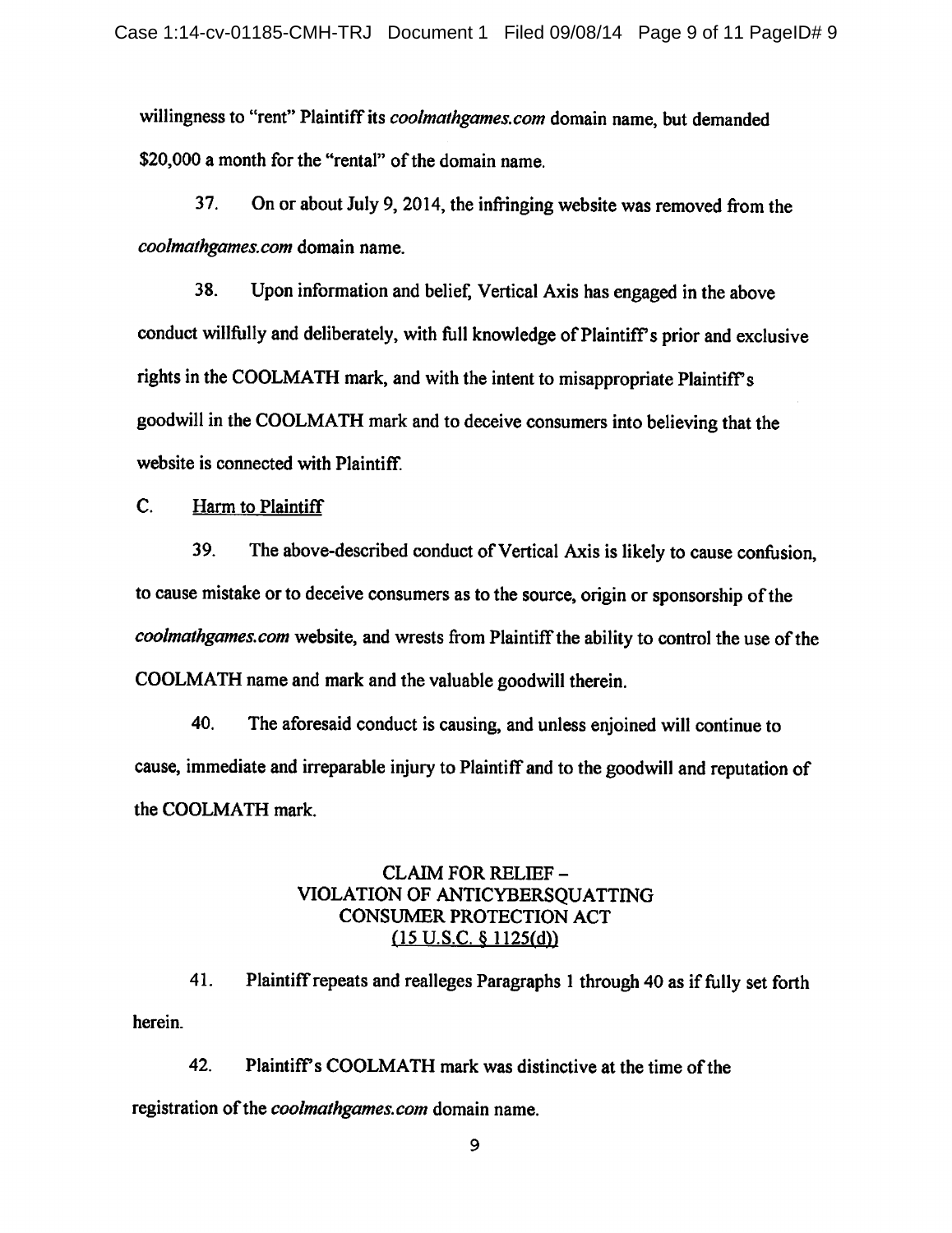43. Without authorization from Plaintiff or any other related entity, Vertical Axis has registered, trafficked in, and/or used the domain name *coolmathgames.com*, which is confusingly similar to Plaintiff's federally registered COOLMATH mark.

44. Upon information and belief, Vertical Axis had full knowledge of Plaintiff's prior rights in the COOLMATH mark when it secured a registration for the infringing domain name **coolmathgames.com.**

45. Vertical Axis has registered, trafficked in, and/or used the infringing domain name **coolmathgames.com** with the bad faith intent to profit from the COOLMATH mark. Upon information and belief, **coolmathgames.com** hasbeenused by Vertical Axis with the bad faith intent to reap the benefit of the goodwill in the COOLMATH mark, to divert consumers to the infringing website for its own commercial gain, and to otherwise profit from unauthorized use of the COOLMATH mark.

46. The aforesaid acts and conduct constitute cyberpiracy in violation of the Anticybersquatting Consumer Protection Act, Section 43(d) of the Lanham Act, 15 U.S.C. § 1125(d).

47. The unauthorized registration and use ofthe **coolmathgames.com** domain name is causing immediate and irreparable injury to Plaintiff and to the goodwill and reputation of the COOLMATH mark, and will continue to damage Plaintiff and the COOLMATH mark unless the Court enjoins such use and transfers registration of the **coolmathgames.com** domain name to Plaintiff.

WHEREFORE, Plaintiff demands judgment as follows: